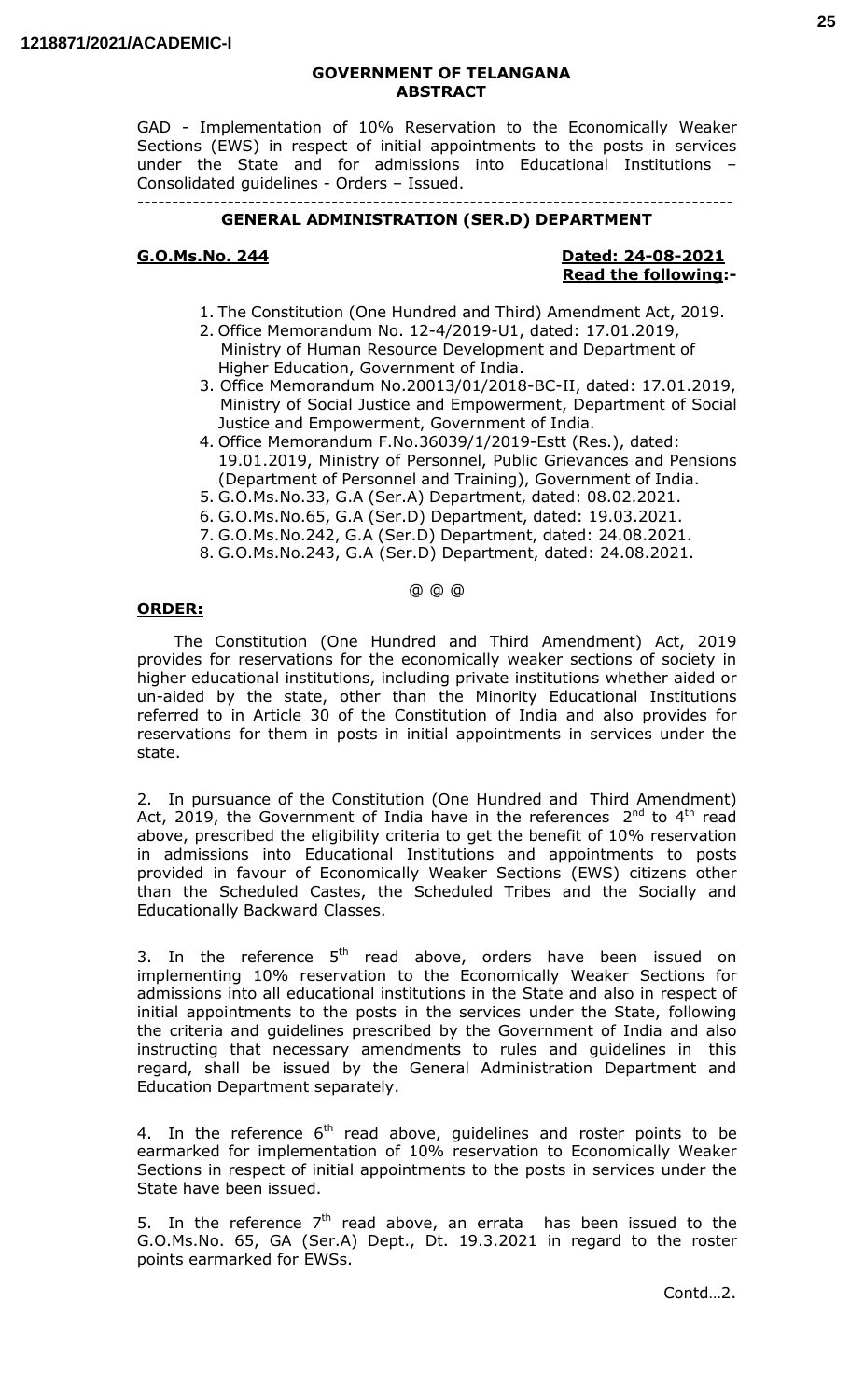# // 2 //

6. Further, in the reference  $8<sup>th</sup>$  read above, the necessary amendments have been issued to the Telangana State and Subordinate Service Rules, 1996.

7. The Government, after careful examination of the issue, have decided to issue consolidated operational guidelines in regard to implementation of 10% reservation to the EWS for initial appointments in the posts and services under the State and for admissions into Educational Institutions in the State and accordingly, the same are as follows:

The persons belonging to EWS who are not covered under the scheme of reservation for SCs, STs and BCs shall get 10% reservation in initial appointments to the posts in services under the State of Telangana.

(ii) Persons who are not covered under the scheme of reservation for SCs, STs and BCs and whose family has gross annual income below Rs. 8.00 lakh (Rupees Eight Lakh only) are to be identified as EWS for benefit of reservation. Income shall also include income from all sources i.e. salary, agriculture, business profession etc. for the financial year prior to the year of application.

(iii) The term "Family" for this purpose will include the person who seeks benefit of reservation, his/her parents and siblings below the age of 18 years as also his/her spouse and children below the age of 18 years.

(iv) The benefit of reservation under EWS can be availed upon production of an Income Certificate issued by a Tahsildar. The Officer who issues the certificate would do the same after carefully verifying all relevant documents following due process.

(v) The appointing authorities should, in the offer of appointment to the candidates claiming to be belonging to EWSs, include the following clause:-

"*The appointment is provisional and is subject to the Income certificate being verified through the proper channels and if the verification reveals that the claim to belong to EWS is fake/false the services will be terminated forthwith without assigning any further reasons and without prejudice to such further action as may be taken under the provisions of the Indian Penal Code for production of fake/false certificate".* 

(vi) The appointing authority should verify the veracity of the Income certificate submitted by the candidate through the certificate issuing authority.

(vii) Where in any recruitment year any vacancy earmarked for EWS cannot be filled up due to non availability of a suitable candidate belonging to EWS, such vacancies for that particular recruitment year shall not be carried forward to the next recruitment year as backlog.

(viii) Persons belonging to EWS selected against the quota for persons with benchmark disabilities/ex-servicemen shall be placed against the roster points earmarked for EWS.

(ix) A Person belonging to EWS cannot be denied the right to compete for appointment against an unreserved vacancy. Persons belonging to EWS who are selected on the basis of merit and not on account of reservation are not to be counted towards the quota meant for reservation.